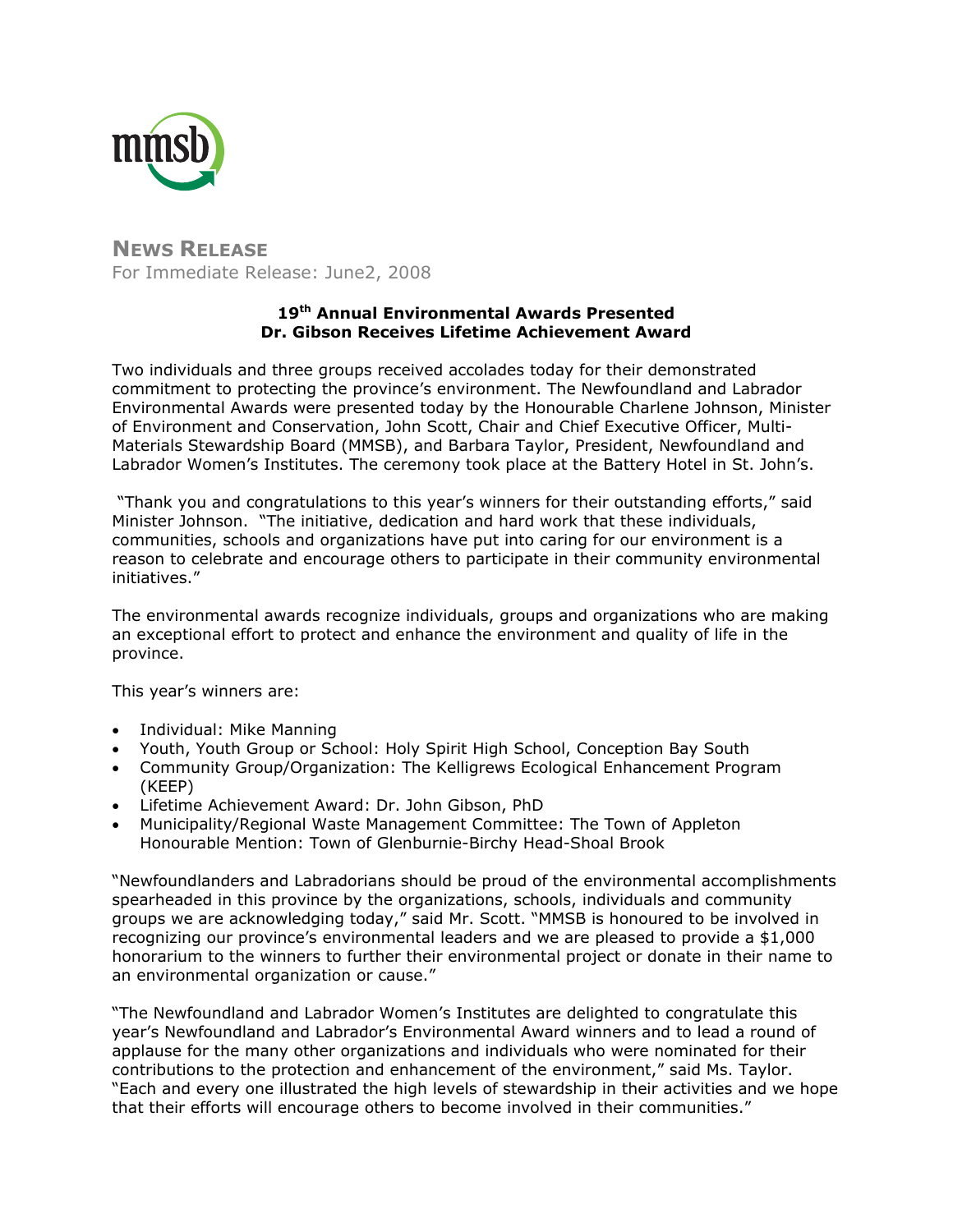Minister Johnson also recognized Dr. John Gibson, in particular, on receiving the Lifetime Achievement Award. The award is given for significant lifetime environmental contribution. "Dr. Gibson's work with the protection and promotion of this province's watersheds, his knowledge and active role in promoting the need for watershed preservation and restoration is to be commended," said Minister Johnson. "I extend congratulations to Dr. Gibson for his lifetime dedication to the environment."

The environmental awards are a joint venture of the Department of Environment and Conservation, MMSB, and the Women's Institutes.

- 30 –

Media contacts:

Melony O'Neill Director of Communications Department of Environment and Conservation 709-729-2575, 689-0928 [moneill@gov.nl.ca](mailto:moneill@gov.nl.ca)

Cara Pike Director of Marketing, Public Education and Communications MMSB 709-757-3696, 689-4795 [cpike@mmsb.nl.ca](mailto:cpike@mmsb.nl.ca) 

## **BACKGROUNDER**

## **Newfoundland and Labrador Environmental Award Winners**

Awards were given in five categories: Individual, Youth/Youth Group or School, Community Group, Municipality or Regional Waste Management Committee and lastly, Lifetime Achievement. One Honourable Mention was given in the Municipality Category. All winners went above and beyond the call of duty through excellence in environmental protection and conservation.

#### Individual **Mike Manning**

Mr. Manning came to the province in the early 1960s to oversee the construction of the then named Confederation Park for the Provincial Government.

The park grew into 3,400 acres and became the C.A. Pippy Park with institutional, recreational and open spaces right in the heart of the city of St.John's.

Throughout the years, Mr. Manning has been a dedicated and stalwart supporter of the park. On several occasions he has served as the chairman and a director of the Friends of Pippy Park, a non-government organization, and he currently volunteers as their secretary.

He has always been active in environmental stewardship and is well-known amongst the protected areas community as a clear-minded sounding board for new initiatives and strategies to protect our environment.

His contributions to our environment are numerous.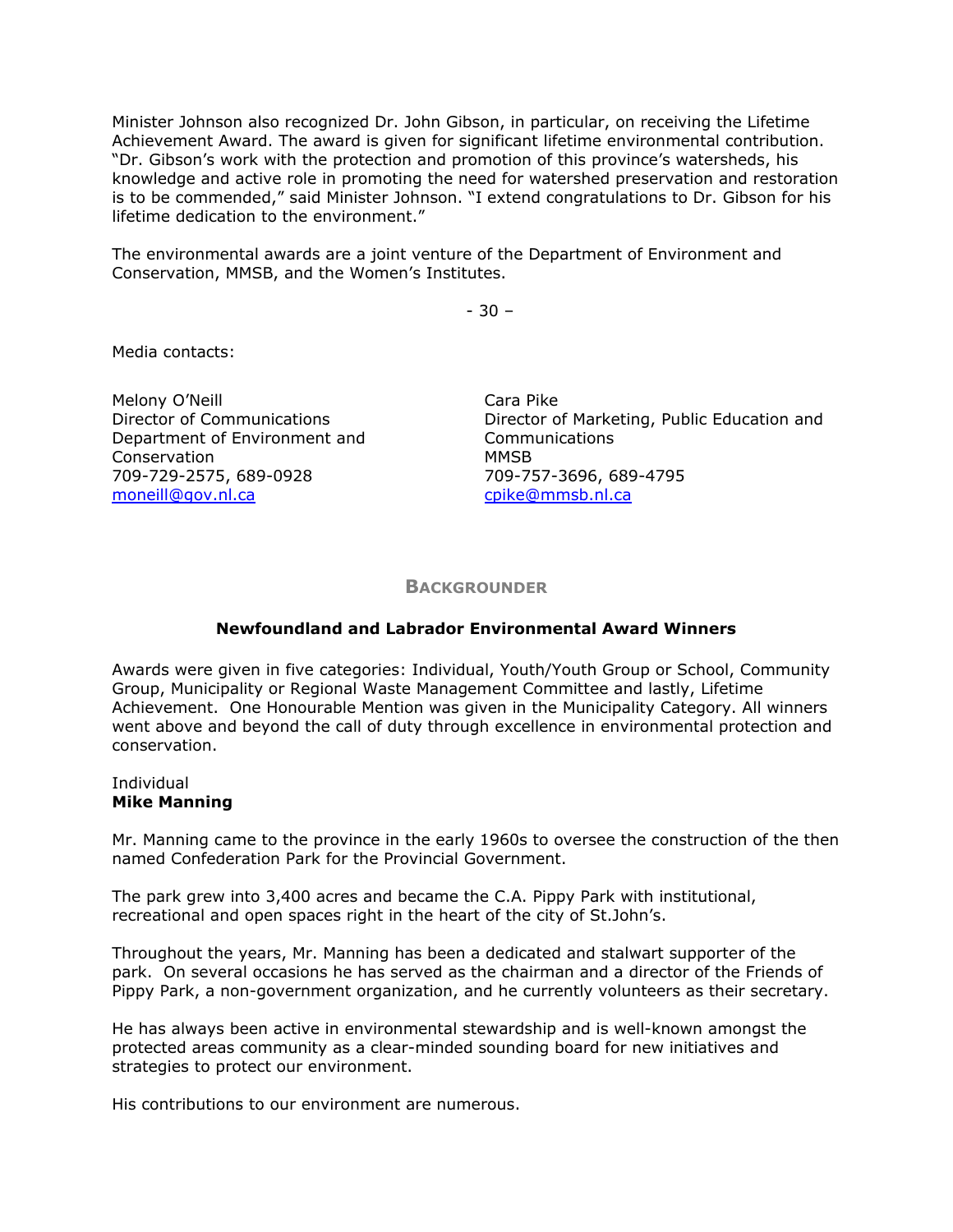An innovative administrator and planner, his expertise has resulted in the establishment of a Provincial Capital Commission similar to the ones in Ottawa and Regina. He has participated in a number of committees formed by all levels of government to manage natural features and to establish policies for their protection. He has also shown himself to be a selfless volunteer, involved in many groups and organizations, dedicated to the conservation and protection of nature. His keen interest and expertise in the identification of botanical plants have lead to the identification of rare vegetation species.

Mr. Manning, through his dedication, has acted as a mentor to several generations of environmentalists and park specialists.

Youth, Youth Group or School **Holy Spirit High School** 

The Holy Spirit High School in Conception Bay South, has taken a leadership role in environmental stewardship, within the school, within the community and within the province.

The school's leadership role began in September 2001 with an organized campaign to restore the wetland habitat on the school grounds. It is known as "The Frog Pond Ecological Restoration Project" and has taken five years to complete at a cost of \$130,000. The school raised all the funds from multiple partners in the community and the official opening occurred in October 2007.

The school has now embarked on a new initiative called "The Crocker Challenge" which has three targeted goals: a 50 per cent increase in recycling, a 50 per cent decrease in garbage going to the landfill, and a litter free school and grounds. Concurrent goals are the elimination of styrofoam and plastic packaging from their cafeteria and also the use of green cleaning products in these areas.

Student contests were sponsored to increase awareness levels and a student scholarship award programme was instituted.

Other noteworthy events included field trips, guest speakers, clean-up days, jumble sales, radio and television spots, placement of recycling bins throughout the school and the display of artwork in the school and projects promoting a healthy environment.

Partners in the community are actively being sought to assist with the purchase of a dishwasher for the cafeteria, complete with reusable melamine dishware. Composting has been started in the staff room and plans are underway to begin outside composting close to the cafeteria. The plan is to use compost to enhance the flower and shrub beds surrounding the pond.

The school has truly set an example that could be followed throughout the province.

# Community Group or Organization **The Kelligrews Ecological Enhancement Program (KEEP)**

The members of the Kelligrews Ecological Enhancement Program (KEEP) have worked tirelessly since they were formed in 1999, to develop and implement a long term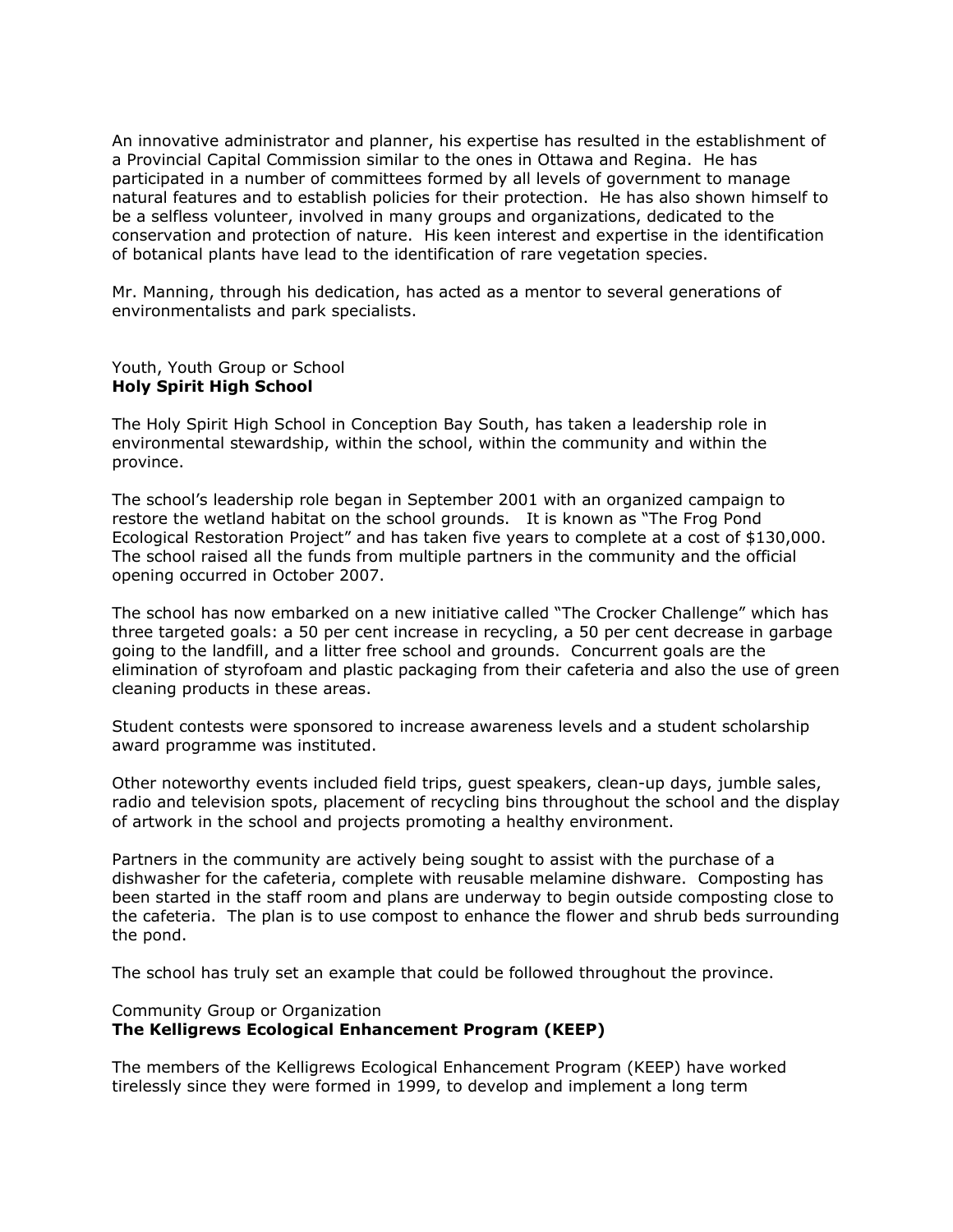Stewardship Plan for the rivers and wetlands of Kelligrews and the surrounding communities.

Their conservation initiatives are varied ranging from the hands on work in the river to the planned high-tech computer modelling of the river system.

One project worthy of note is the silt fencing built by a green team organized by KEEP, to control the high level of siltation in the river. They have also been responsible for bank stabilization and the removal of concrete barriers from the river to ensure good river flow and to provide suitable access for fish. Grass and tree planting have been undertaken and more than three hundred trees were planted in an attempt to stabilize the soil layers.

KEEP is currently embarking on one of its biggest projects to date and, with the help of the geography department at Memorial University, they are organizing the GPS mapping of the Kelligrews River Watershed.

Through important watchdog and lobbying initiatives and informal presentations to youth groups, they have provided a much needed service and example to the public at large.

## Municipality or Regional Waste Management Committee **Town of Appleton**

The Town of Appleton in Central Newfoundland has shown through a variety of projects what can be achieved in communities throughout the province.

One such project is the introduction of a new wetland system that uses plants to purify the municipal waters. This system has been used on a smaller scale in a few other communities in the province but Appleton has taken a lead in its decision to implement the programme on a larger scale.

The advantages to the community over the coming years should prove to be very beneficial with the reduction of waste water, the elimination of odours and the use of the treated water for irrigation.

The town has been involved in many other initiatives to instil a sense of pride in the community and its citizens are eager participants in projects to improve their town.

Dedication and commitment to their community have put Appleton on the map in a municipal leadership role.

## Honourable Mention **The Town of Glenburnie-Birchy Head-Shoal Brook (GBS)**

The Town of Glenburnie-Birchy Head-Shoal Brook (GBS) is situated within the boundaries of Gros Morne National Park on the west coast of the Province.

The town has a population of 400 permanent residents which is augmented in the summer by many visitors.

The town recognizes the importance of sustainable communities based on sound environmental practices and to ensure these practices, the following committees have been